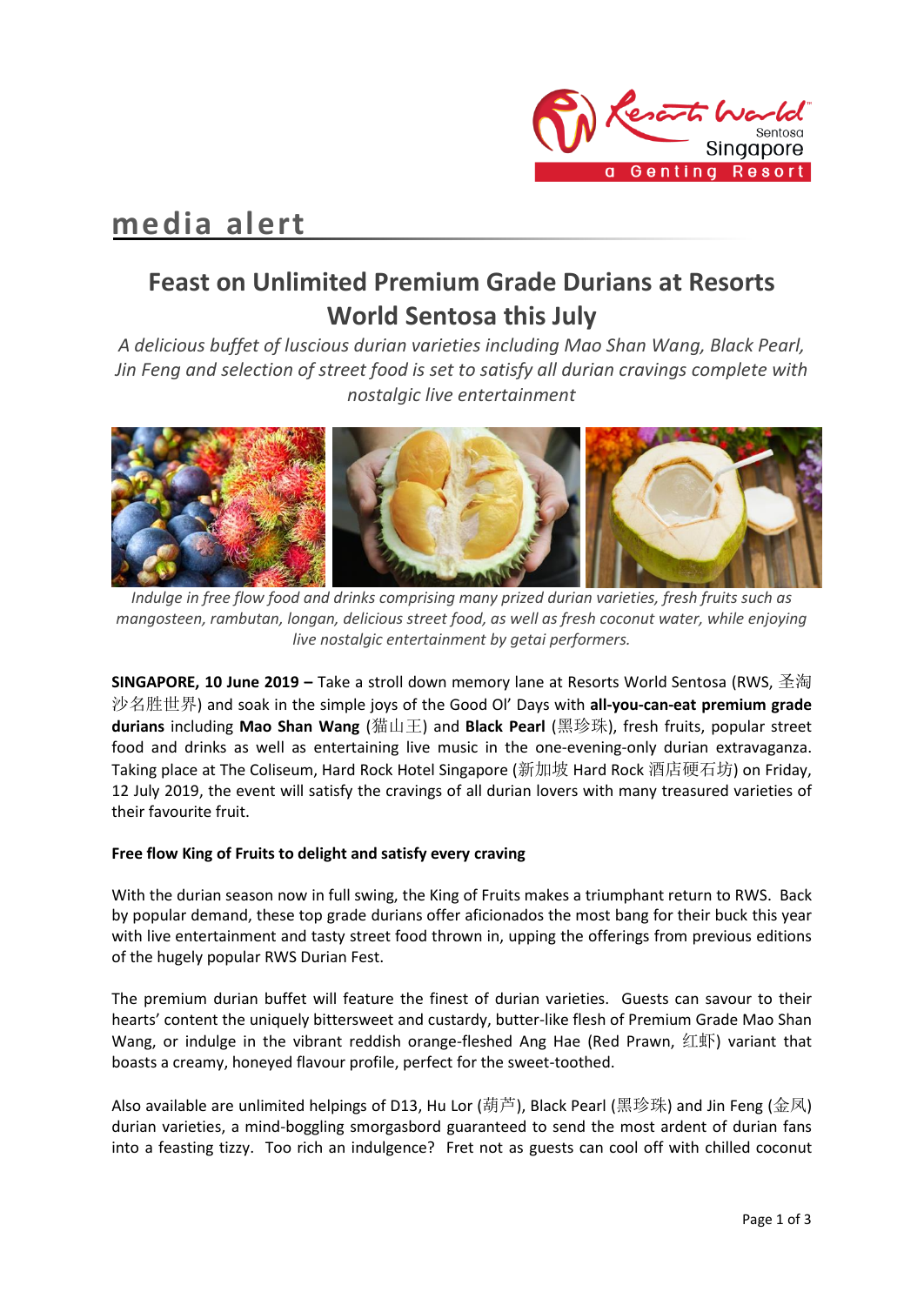water or homegrown Three Legs Cooling Water (三脚标清热水), known for its traditional medicinal properties and ability to relieve body heat.

#### **Tuck into tasty street food and beverages**

Besides durians, guests can refresh in the sweltering summer heat with a spread of tropical fruits including mangosteen (山竹), rambutan (红毛丹), longan (龙眼), buah langsat (兰撒) and jackfruit (菠萝蜜). There will also be delectable street food favourites with a retro-touch. Guests who are still hungry can tuck into golden brown **Ngoh Hiang** (五香, five-spice pork rolls wrapped in bean curd skin) or traditional comfort food **Laksa** (叻沙). Wash it all down with thirst-quenching beverages reminiscent of the good old days like homemade chrysanthemum tea, homemade barley and sugarcane juice.

Set in a nostalgic 1960s ambience, guests can groove along and have their evening livened up with an amazing line-up of jaunty and ecstatic sessions featuring popular getai performers.

Admission to Good Ol' Days is priced at S\$98 per admission for public and S\$88 per admission for RWS Invites members (名胜世界盛情会员) which includes free flow of durians, fruits as well as other food and beverages, plus getai performances. Terms and conditions apply.

#### **Event details**

Date: Friday, 12 July 2019

Time: 6pm to 7.30pm (90 minutes)

Venue: The Coliseum, Hard Rock Hotel Singapore, Resorts World Sentosa

Note: Doors open from 6pm and event ends at 7.30pm sharp. Guests are encouraged to arrive early to enjoy the full offerings during the 90-minute event. Guests can book their tickets for Good Ol' Days at [www.rwsentosa.com/good-ol-days.](http://www.rwsentosa.com/good-ol-days)

- Ends -

#### **ABOUT RESORTS WORLD SENTOSA**

Resorts World Sentosa (RWS), Asia's premium lifestyle destination resort, is located on Singapore's resort island of Sentosa. Spanning 49 hectares, RWS is home to world-class attractions including Universal Studios Singapore, S.E.A. Aquarium, the Maritime Experiential Museum, Dolphin Island and Adventure Cove Waterpark. Complementing the adventure and adrenaline of its theme parks and attractions are six unique luxury hotels, the world-class Resorts World Convention Centre, a casino and the Asian flagship of a world-renowned destination spa. RWS offers award-winning dining experiences and exciting cuisines from around the world across its many renowned celebrity chef restaurants, establishing itself as a key player in Singapore's vibrant and diverse dining scene and a leading gourmet destination in Asia for epicureans. The integrated resort also offers world-class entertainment, from original resident productions to concerts and public shows such as Crane Dance and Lake of Dreams. RWS has been named "Best Integrated Resort" since 2011 for eight consecutive years at the TTG Travel Awards which recognises the best of Asia-Pacific's travel industry.

RWS is wholly owned by Genting Singapore, a company of the Genting Group. For more information, please visi[t www.rwsentosa.com.](http://www.rwsentosa.com/)

17 / ResortsWorldatSentosa **@** @ rwsentosa #comeforfood [www.rwsentosablog.com](http://www.rwsentosablog.com/)

**MEDIA CONTACTS**

**Resorts World Sentosa Ogilvy (for Resorts World Sentosa)**